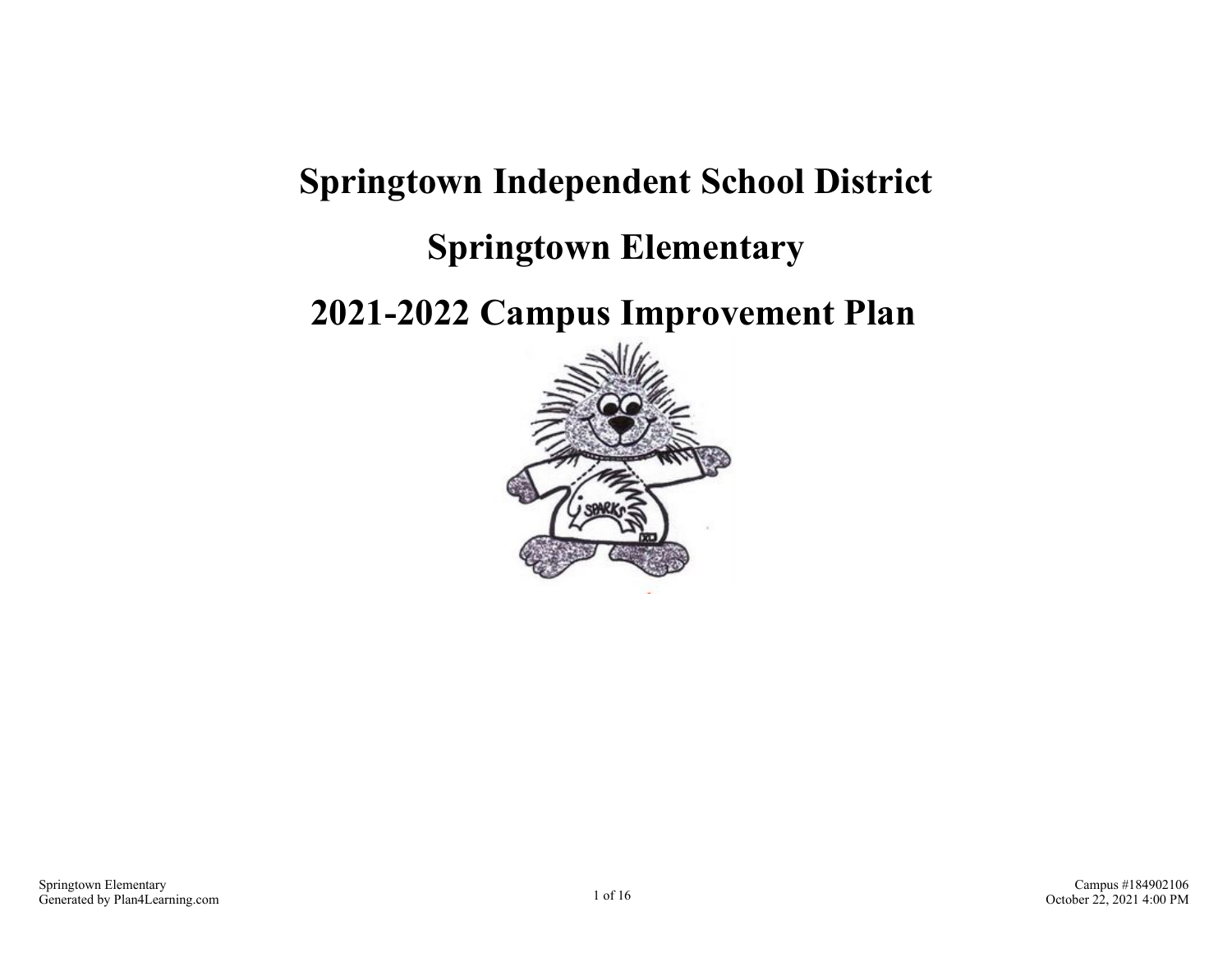## **Mission Statement**

The mission of Springtown Elementary is to provide all students with a comprehensive education that will develop responsible and successful global citizens.

### **Vision**

SES is committed to working with families and our community to successfully educate all students.

### **Value Statement**

SES core belief is that all students have worth and can learn at their unique rate.

Students Exemplifying Success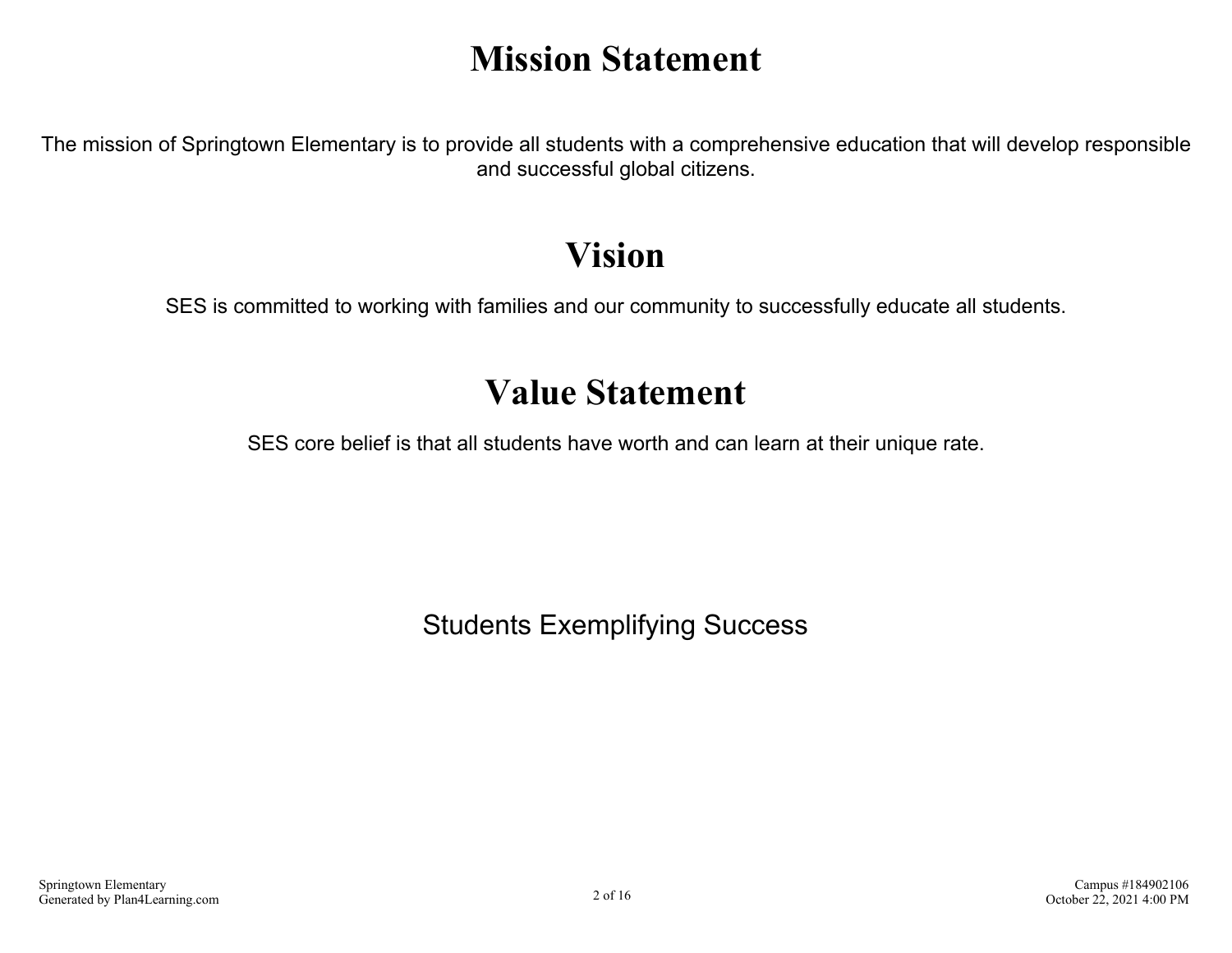### **Table of Contents**

| Goals                                                                                                                                                              | 4  |
|--------------------------------------------------------------------------------------------------------------------------------------------------------------------|----|
| Goal 1: Springtown ISD will provide meaningful learning experiences and maintain rigorous standards of academic achievement to prepare 21st century learners for   |    |
| graduation and post-secondary success.                                                                                                                             | 4  |
| Goal 2: Springtown ISD will provide a safe, secure, and supportive environment for students, staff, families, and community.                                       | 6  |
| Goal 3: Springtown ISD will recruit, employ, develop, and retain a highly-effective staff to optimize student engagement and success.                              | 9  |
| Goal 4: Springtown ISD will promote active parental and community partnerships through communication, collaboration, and participation in order to support student |    |
| success.                                                                                                                                                           | 10 |
| Title I Schoolwide Elements                                                                                                                                        | 12 |
| ELEMENT 1. SWP COMPREHENSIVE NEEDS ASSESSMENT (CNA)                                                                                                                | 13 |
| 1.1: Comprehensive Needs Assessment                                                                                                                                | 13 |
| ELEMENT 2. SWP CAMPUS IMPROVEMENT PLAN (CIP)                                                                                                                       | 13 |
| 2.1: Campus Improvement Plan developed with appropriate stakeholders                                                                                               | 13 |
| 2.2: Regular monitoring and revision                                                                                                                               | 13 |
| 2.3: Available to parents and community in an understandable format and language                                                                                   | 13 |
| 2.4: Opportunities for all children to meet State standards                                                                                                        | 13 |
| 2.5: Increased learning time and well-rounded education                                                                                                            | 14 |
| 2.6: Address needs of all students, particularly at-risk                                                                                                           | 14 |
| ELEMENT 3. PARENT AND FAMILY ENGAGEMENT (PFE)                                                                                                                      | 14 |
| 3.1: Develop and distribute Parent and Family Engagement Policy                                                                                                    | 14 |
| 3.2: Offer flexible number of parent involvement meetings                                                                                                          | 14 |
| Addendums                                                                                                                                                          | 15 |
|                                                                                                                                                                    |    |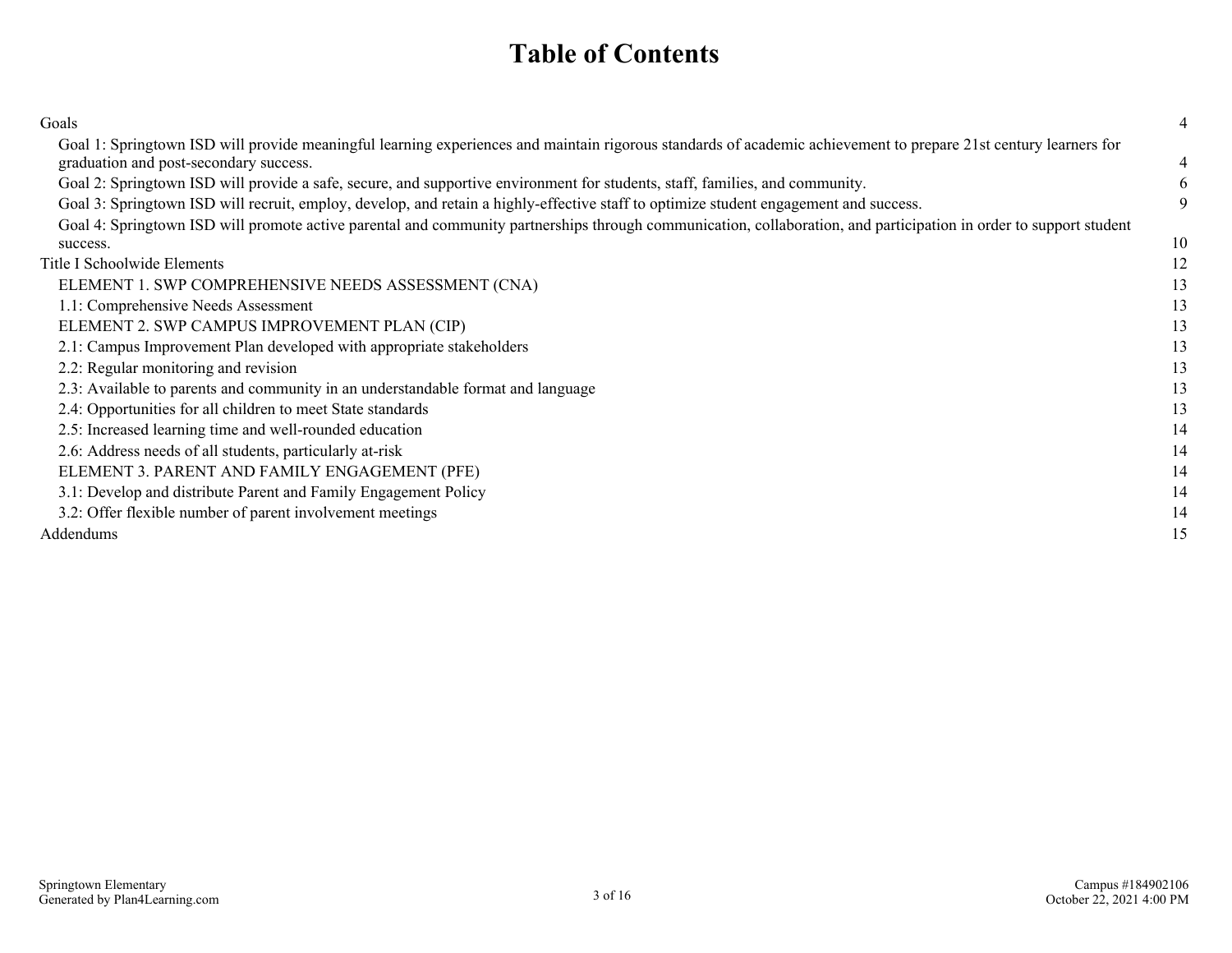### **Goals**

<span id="page-3-0"></span>Goal 1: Springtown ISD will provide meaningful learning experiences and maintain rigorous standards of academic achievement to prepare 21st century learners for graduation and post-secondary success.

**Performance Objective 1:** By Spring 2022, 3rd and 4th grade students will increase on the State of Texas Assessment of Academic Readiness (STAAR) reading and math performance by 5% in Approaches, Meets, and Masters. Similarly, 70% of K-2 students will read on grade level as measured by mClass.

#### **HB3 Goal**

**Evaluation Data Sources:** mClass Dibels 8th Edition, Fountas and Pinnell Benchmark Assessment System (BAS), NWEA Map Growth, District and Campus Assessments, STAAR Assessment

| <b>Strategy 1 Details</b>                                                                                                                                                                                                                                                                                                                                                                                                                                                                                                                                                                                                                                    | <b>Reviews</b> |                  |     |                  |
|--------------------------------------------------------------------------------------------------------------------------------------------------------------------------------------------------------------------------------------------------------------------------------------------------------------------------------------------------------------------------------------------------------------------------------------------------------------------------------------------------------------------------------------------------------------------------------------------------------------------------------------------------------------|----------------|------------------|-----|------------------|
| <b>Strategy 1:</b> Collaboration that is scheduled and focused on student achievement- weekly grade level planning $\&$ /or                                                                                                                                                                                                                                                                                                                                                                                                                                                                                                                                  |                | <b>Summative</b> |     |                  |
| PLCs, utilizing Shine Time for instructional team meetings and data review meetings.<br>Strategy's Expected Result/Impact: Formal & informal observation data shows grade level and curriculum<br>alignment, lesson plans are well thought out and planned by all teachers. Data from assessments is analyzed<br>and plans are made for intervention when students struggle with a concept. Discussion between teachers<br>concerning ways to imp[rove instruction.<br><b>Title I Schoolwide Elements: 2.4, 2.5 - TEA Priorities: Build a foundation of reading and math, Improve</b><br>low-performing schools - ESF Levers: Lever 5: Effective Instruction | <b>Nov</b>     | Feb              | Apr | June             |
| <b>Strategy 2 Details</b>                                                                                                                                                                                                                                                                                                                                                                                                                                                                                                                                                                                                                                    | <b>Reviews</b> |                  |     |                  |
| <b>Strategy 2:</b> Implement the BAS, mClass Assessment and Amplify Program with fidelity in K-4th grade,.                                                                                                                                                                                                                                                                                                                                                                                                                                                                                                                                                   |                | <b>Formative</b> |     | <b>Summative</b> |
| <b>Strategy's Expected Result/Impact:</b> 100% of teachers will implement the reading program to improve<br>awareness of student strengths and deficits.                                                                                                                                                                                                                                                                                                                                                                                                                                                                                                     | <b>Nov</b>     | Feb              | Apr | June             |
| <b>Staff Responsible for Monitoring: Administration, Instructional Specialists</b>                                                                                                                                                                                                                                                                                                                                                                                                                                                                                                                                                                           |                |                  |     |                  |
| Title I Schoolwide Elements: 2.4, 2.5, 2.6 - TEA Priorities: Build a foundation of reading and math,<br>Improve low-performing schools - <b>ESF Levers:</b> Lever 4: High-Quality Curriculum, Lever 5: Effective<br>Instruction                                                                                                                                                                                                                                                                                                                                                                                                                              |                |                  |     |                  |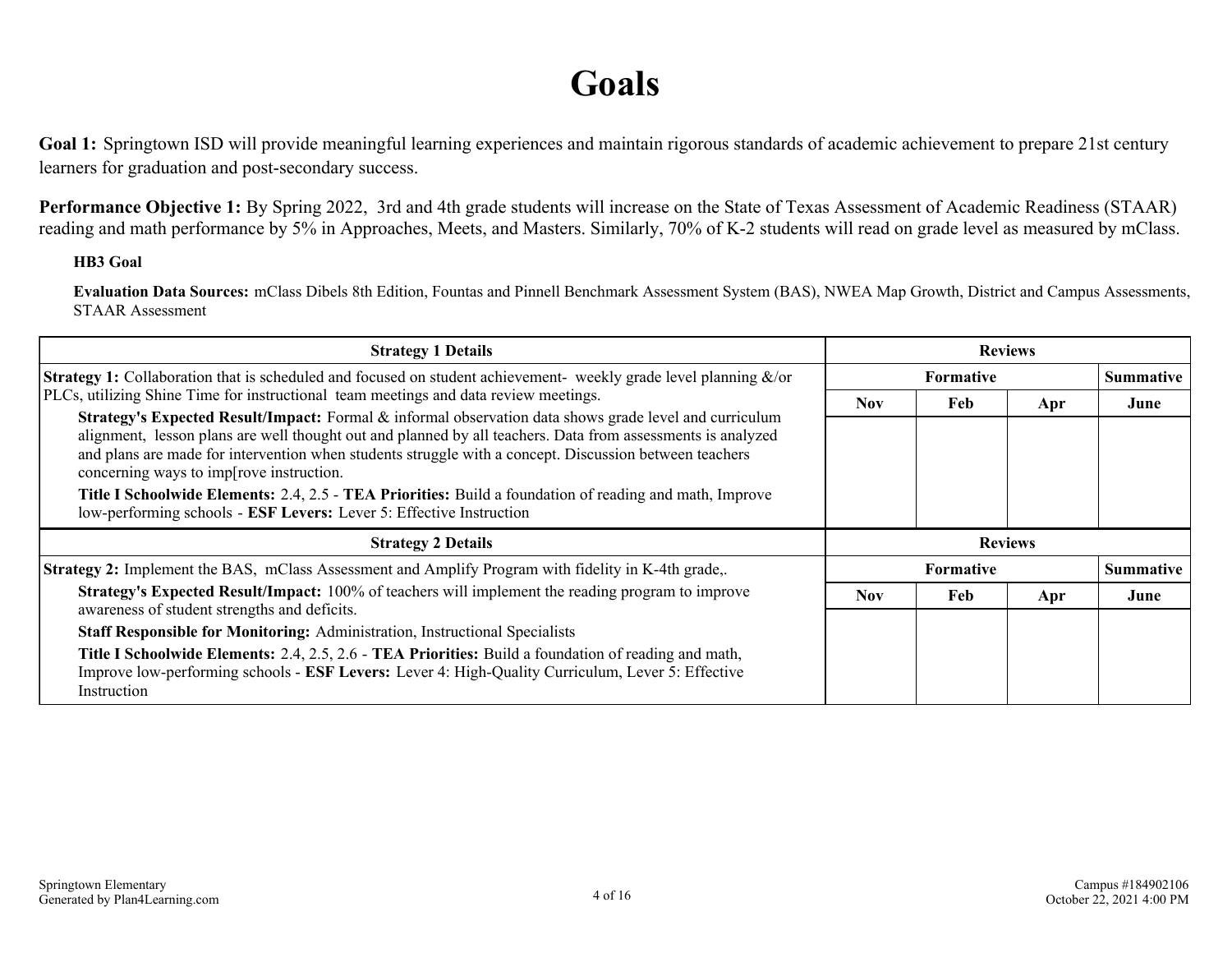| <b>Strategy 3 Details</b>                                                                                                                                                                                                                                                             | <b>Reviews</b>   |                  |                |                  |
|---------------------------------------------------------------------------------------------------------------------------------------------------------------------------------------------------------------------------------------------------------------------------------------|------------------|------------------|----------------|------------------|
| Strategy 3: Implement the NWEA Map Growth and Dreambox Program with fidelity.                                                                                                                                                                                                         | <b>Formative</b> |                  |                | <b>Summative</b> |
| Strategy's Expected Result/Impact: 100% of teachers will implement the programs to improve awareness<br>of student strengths and deficits.                                                                                                                                            | <b>Nov</b>       | Feb              | Apr            | June             |
| Staff Responsible for Monitoring: Administration, Instructional Specialists                                                                                                                                                                                                           |                  |                  |                |                  |
| Title I Schoolwide Elements: 2.4, 2.5, 2.6 - TEA Priorities: Build a foundation of reading and math,<br>Improve low-performing schools - ESF Levers: Lever 4: High-Quality Curriculum, Lever 5: Effective<br>Instruction                                                              |                  |                  |                |                  |
| <b>Strategy 4 Details</b>                                                                                                                                                                                                                                                             | <b>Reviews</b>   |                  |                |                  |
| Strategy 4: Provide literacy coaching/ training to teachers- Teachers will receive literacy training from Sarah Waller,                                                                                                                                                               |                  | Formative        |                | <b>Summative</b> |
| including coaching time, observations and feedback.                                                                                                                                                                                                                                   | <b>Nov</b>       | Feb              | Apr            | June             |
| Strategy's Expected Result/Impact: Walk-through data will show the literacy training received being<br>implemented.                                                                                                                                                                   |                  |                  |                |                  |
| Staff Responsible for Monitoring: Administration, Reading Intervention Specialist                                                                                                                                                                                                     |                  |                  |                |                  |
| Title I Schoolwide Elements: 2.4, 2.5, 2.6 - TEA Priorities: Recruit, support, retain teachers and<br>principals, Build a foundation of reading and math, Improve low-performing schools - ESF Levers: Lever 2:<br>Effective, Well-Supported Teachers, Lever 5: Effective Instruction |                  |                  |                |                  |
| <b>Strategy 5 Details</b>                                                                                                                                                                                                                                                             |                  |                  | <b>Reviews</b> |                  |
| Strategy 5: Provide supplemental focused/accelerated instruction for all sub-populations of students, including iREAD<br>or System 44 for 3 students with dyslexia.                                                                                                                   | <b>Formative</b> |                  |                | <b>Summative</b> |
| Strategy's Expected Result/Impact: Reading levels of SPED &TIER 3 students that are provided<br>intervention will increase.                                                                                                                                                           | <b>Nov</b>       | Feb              | Apr            | June             |
| Staff Responsible for Monitoring: Specialists, SPED teachers, Dyslexia teacher                                                                                                                                                                                                        |                  |                  |                |                  |
| Title I Schoolwide Elements: 2.4, 2.5, 2.6 - TEA Priorities: Build a foundation of reading and math,<br>Improve low-performing schools - ESF Levers: Lever 5: Effective Instruction                                                                                                   |                  |                  |                |                  |
| <b>Strategy 6 Details</b>                                                                                                                                                                                                                                                             |                  |                  | <b>Reviews</b> |                  |
| <b>Strategy 6:</b> Utilize student data (STAAR failures) for grouping of students for accelerated instruction during WIN                                                                                                                                                              |                  | <b>Formative</b> |                | <b>Summative</b> |
| (What I Need) time to provide students will more differentiated access to grade level curriculum.                                                                                                                                                                                     | <b>Nov</b>       | Feb              | Apr            | June             |
| Strategy's Expected Result/Impact: Students will receive more targeted interventions.                                                                                                                                                                                                 |                  |                  |                |                  |
| Staff Responsible for Monitoring: Principal, Specialists, Team Leads                                                                                                                                                                                                                  |                  |                  |                |                  |
| Title I Schoolwide Elements: 2.4, 2.5, 2.6 - TEA Priorities: Build a foundation of reading and math,<br>Improve low-performing schools - ESF Levers: Lever 4: High-Quality Curriculum, Lever 5: Effective<br>Instruction                                                              |                  |                  |                |                  |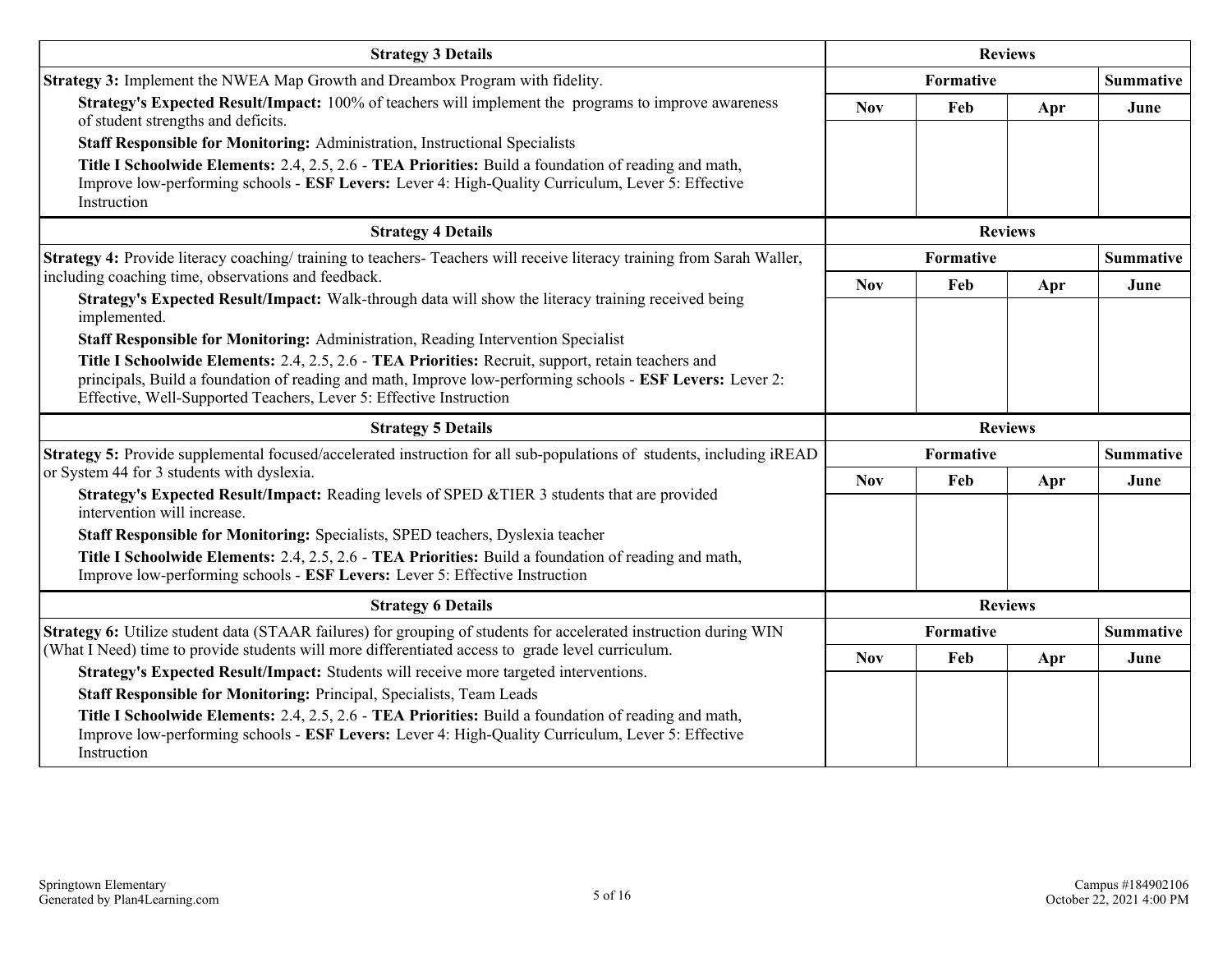| <b>Strategy 7 Details</b>                                                                                               | <b>Reviews</b>   |     |     |                  |
|-------------------------------------------------------------------------------------------------------------------------|------------------|-----|-----|------------------|
| <b>Strategy 7:</b> Provide technology devices and necessary support equipment for to support the Title I program.       | <b>Formative</b> |     |     | <b>Summative</b> |
| Strategy's Expected Result/Impact: Improved student achievement                                                         | <b>Nov</b>       | Feb | Apr | June             |
| <b>Staff Responsible for Monitoring: Administrative team</b>                                                            |                  |     |     |                  |
| Title I Schoolwide Elements: 2.4, 2.5, 2.6 - TEA Priorities: Build a foundation of reading and math,                    |                  |     |     |                  |
| Improve low-performing schools - ESF Levers: Lever 5: Effective Instruction                                             |                  |     |     |                  |
| <b>Strategy 8 Details</b>                                                                                               | <b>Reviews</b>   |     |     |                  |
|                                                                                                                         | <b>Formative</b> |     |     | <b>Summative</b> |
| <b>Strategy 8:</b> Provide supplemental reading, writing, and math resources to support the Title I Schoolwide program. |                  |     |     |                  |
| Strategy's Expected Result/Impact: Improved student achievement                                                         | Nov.             | Feb | Apr | June             |
| <b>Staff Responsible for Monitoring: Administrative team</b>                                                            |                  |     |     |                  |
| <b>Title I Schoolwide Elements:</b> 2.4, 2.5, 2.6 - <b>TEA Priorities:</b> Build a foundation of reading and math,      |                  |     |     |                  |
| Improve low-performing schools - ESF Levers: Lever 4: High-Quality Curriculum, Lever 5: Effective                       |                  |     |     |                  |
| Instruction                                                                                                             |                  |     |     |                  |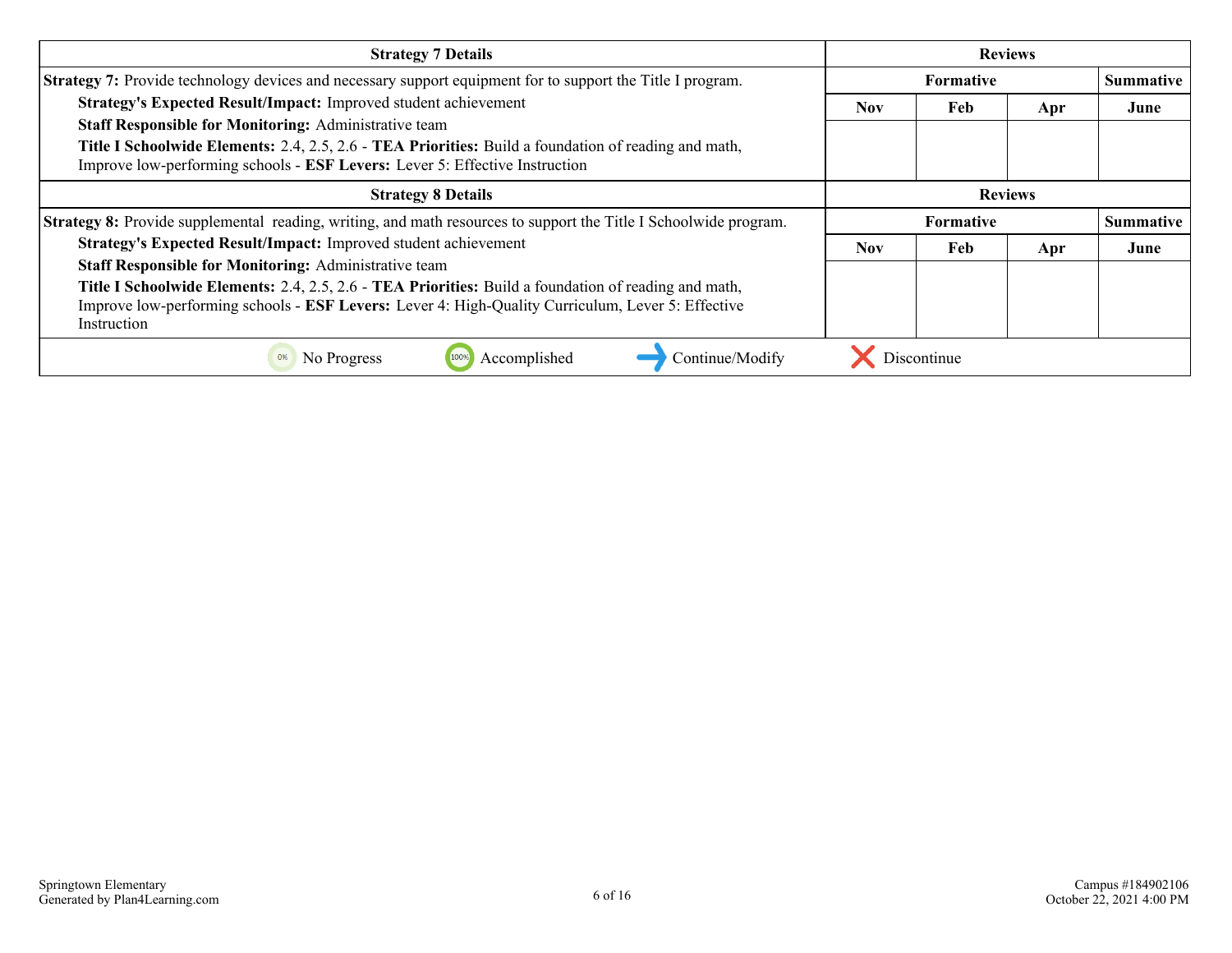<span id="page-6-0"></span>**Goal 2:** Springtown ISD will provide a safe, secure, and supportive environment for students, staff, families, and community.

**Performance Objective 1:** Discipline referrals that result in ISS (in-school suspension) will decrease by 50%.

**Evaluation Data Sources:** PEIMS Discipline Data

| <b>Strategy 1 Details</b>                                                                                                        | <b>Reviews</b>   |                  |     |                  |
|----------------------------------------------------------------------------------------------------------------------------------|------------------|------------------|-----|------------------|
| <b>Strategy 1:</b> Provide social skills/character guidance lessons for students (i.e. trust, responsibility, respect, honesty). | <b>Formative</b> |                  |     | <b>Summative</b> |
| Strategy's Expected Result/Impact: Decrease in office referrals and increase of students making good<br>choices campus wide.     | <b>Nov</b>       | Feb              | Apr | June             |
| Staff Responsible for Monitoring: Administrative Team, Counselor                                                                 |                  |                  |     |                  |
| <b>Strategy 2 Details</b>                                                                                                        | <b>Reviews</b>   |                  |     |                  |
| Strategy 2: Provide professional development on restorative discipline practices and Choose Love to staff.                       |                  | <b>Formative</b> |     | <b>Summative</b> |
| Strategy's Expected Result/Impact: Staff have more tools to use for managing students.                                           | <b>Nov</b>       | Feb              | Apr | June             |
| <b>Staff Responsible for Monitoring: Administrative Team</b>                                                                     |                  |                  |     |                  |
| Continue/Modify<br>Accomplished<br>No Progress                                                                                   |                  | Discontinue      |     |                  |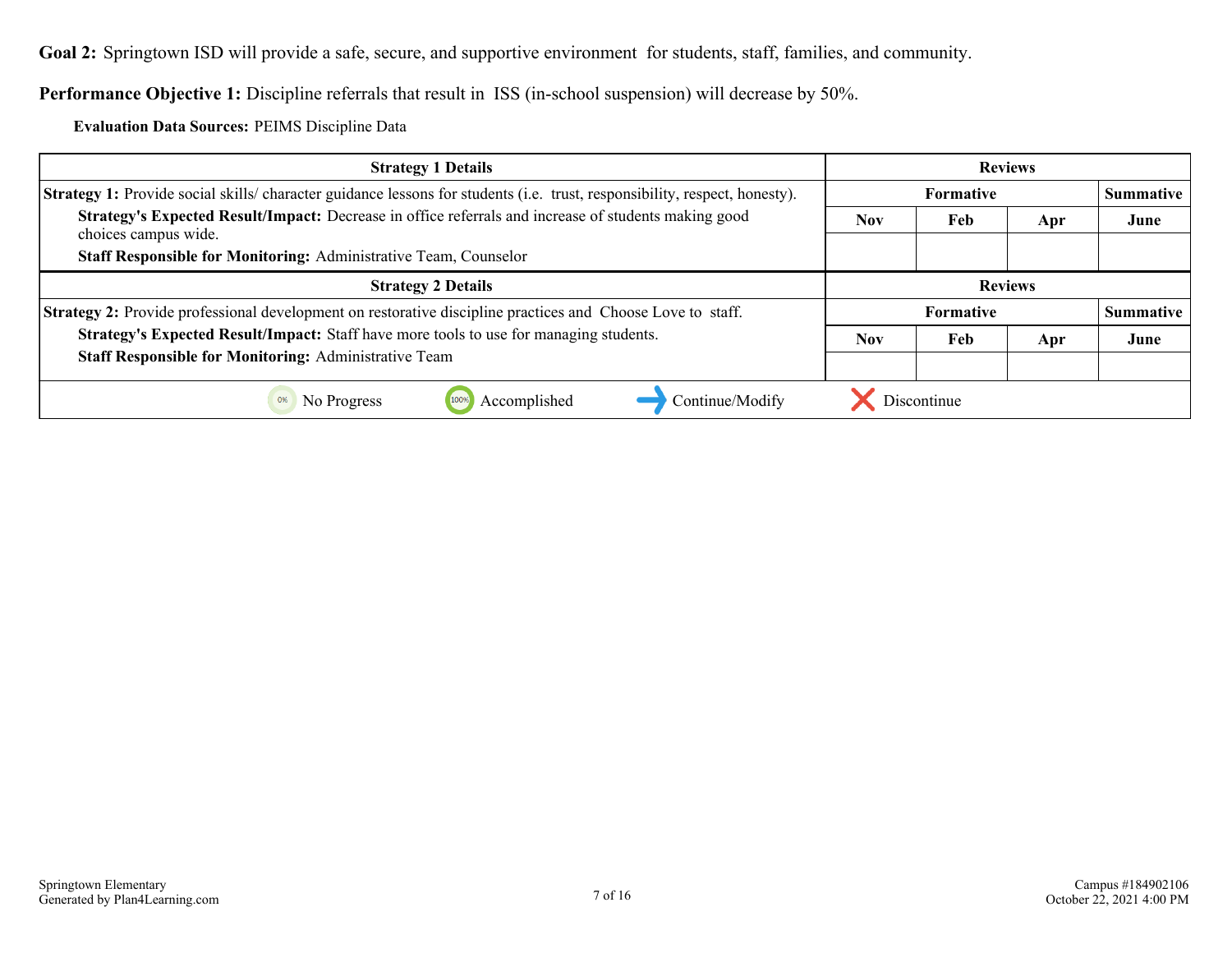**Goal 2:** Springtown ISD will provide a safe, secure, and supportive environment for students, staff, families, and community.

**Performance Objective 2:** 100% of SES students will be educated in a safe and secure school.

| <b>Strategy 1 Details</b>                                                                                                                                             | <b>Reviews</b>   |                  |                |                  |
|-----------------------------------------------------------------------------------------------------------------------------------------------------------------------|------------------|------------------|----------------|------------------|
| <b>Strategy 1:</b> Train staff on all emergency and crisis plan procedures.                                                                                           | <b>Formative</b> |                  |                | <b>Summative</b> |
| Strategy's Expected Result/Impact: Staff will be prepared for the various circumstances that can occur<br>within or outside of our buildings,                         | <b>Nov</b>       | Feb              | Apr            | June             |
| Staff Responsible for Monitoring: Administrative Team, Counselor, Parent Liaison                                                                                      |                  |                  |                |                  |
| <b>Strategy 2 Details</b>                                                                                                                                             | <b>Reviews</b>   |                  |                |                  |
| <b>Strategy 2:</b> Utilize the Positive Proof visitor management badge system daily and at all special events within the school                                       | Formative        |                  |                | <b>Summative</b> |
| day.                                                                                                                                                                  | <b>Nov</b>       | Feb              | Apr            | June             |
| Strategy's Expected Result/Impact: Consistent expectations for parents and visitors who enter our<br>building.                                                        |                  |                  |                |                  |
| <b>Staff Responsible for Monitoring: Administrative Team, Counselor, Office Staff</b>                                                                                 |                  |                  |                |                  |
| <b>Strategy 3 Details</b>                                                                                                                                             |                  | <b>Reviews</b>   |                |                  |
| Strategy 3: Transition opportunities for students to visit new classrooms and other campuses; specifically Pre-K and                                                  |                  | Formative        |                | <b>Summative</b> |
| 4th grade.                                                                                                                                                            | <b>Nov</b>       | Feb              | Apr            | June             |
| Strategy's Expected Result/Impact: Students feel secure moving to new surroundings<br>Staff Responsible for Monitoring: Pre-K teachers; 4th Grade Teachers, Counselor |                  |                  |                |                  |
| <b>Strategy 4 Details</b>                                                                                                                                             |                  |                  | <b>Reviews</b> |                  |
| <b>Strategy 4:</b> Conduct a required safety drills; monitor and make adjustments as needed.                                                                          |                  | <b>Formative</b> |                | <b>Summative</b> |
| Strategy's Expected Result/Impact: Increased safety and preparedness                                                                                                  | <b>Nov</b>       | Feb              | Apr            | June             |
| Staff Responsible for Monitoring: Administrative Team, Office Staff, Counselor                                                                                        |                  |                  |                |                  |
| Accomplished<br>Continue/Modify<br>No Progress<br>100%                                                                                                                |                  | Discontinue      |                |                  |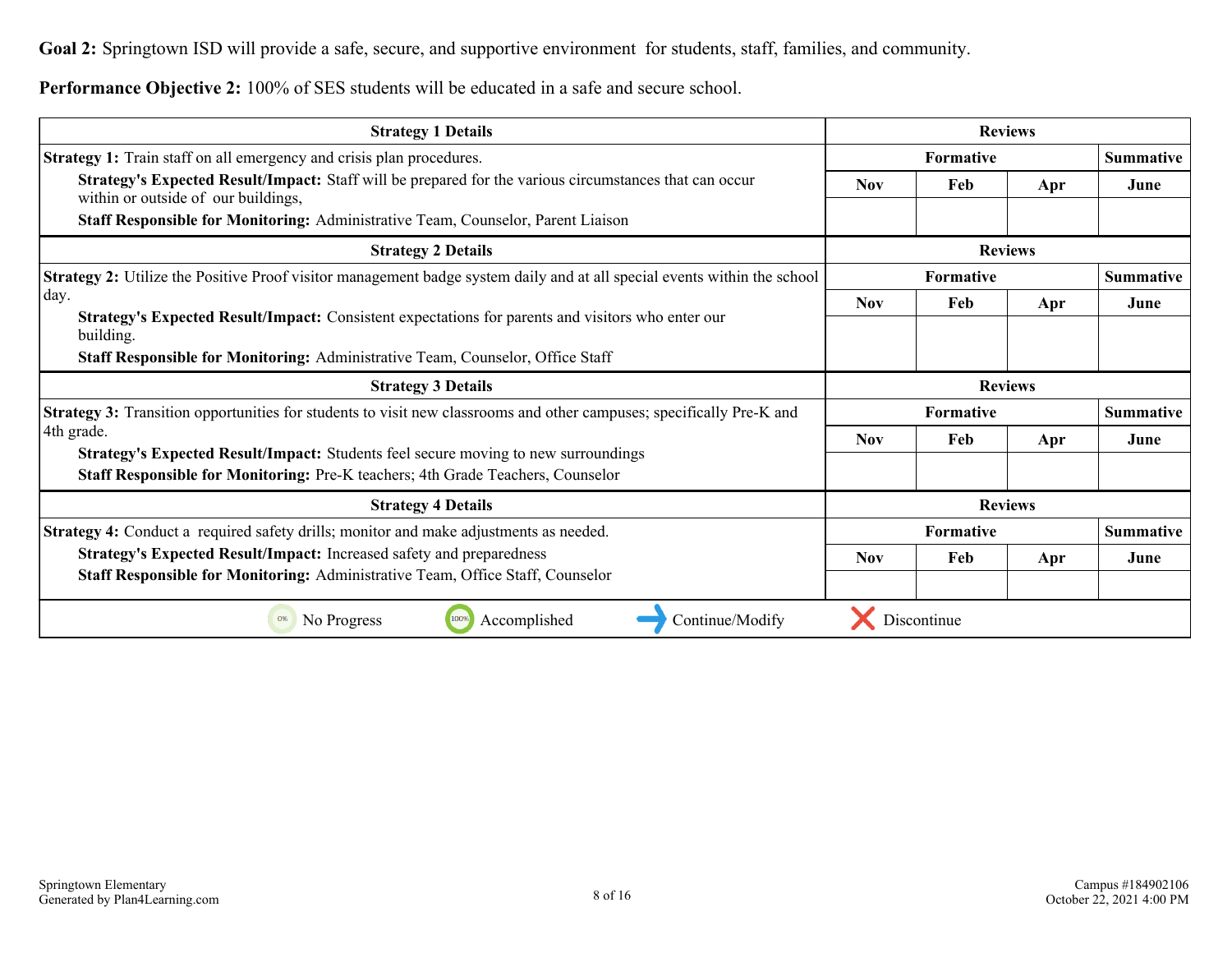**Goal 2:** Springtown ISD will provide a safe, secure, and supportive environment for students, staff, families, and community.

Performance Objective 3: Provide counseling services and training that address suicide prevention, bullying, maltreatment of children and abuse

**Evaluation Data Sources:** Risk assessments, small group counseling meetings, District compliance training

| <b>Strategy 1 Details</b>                                                                                                        | <b>Reviews</b>   |             |     |                  |
|----------------------------------------------------------------------------------------------------------------------------------|------------------|-------------|-----|------------------|
| <b>Strategy 1:</b> Provide individual and group counseling/guidance sessions                                                     | <b>Formative</b> |             |     | Summative        |
| Strategy's Expected Result/Impact: Improved self esteem; students will make better choices; less office<br>referrals             | <b>Nov</b>       | Feb         | Apr | June             |
| <b>Staff Responsible for Monitoring: Counselor</b>                                                                               |                  |             |     |                  |
| <b>Strategy 2 Details</b>                                                                                                        | <b>Reviews</b>   |             |     |                  |
| <b>Strategy 2:</b> Provide parents with a listing of support services to help them or their children cope with everyday life and | <b>Formative</b> |             |     | <b>Summative</b> |
| stress.                                                                                                                          | <b>Nov</b>       | Feb         | Apr | June             |
| Strategy's Expected Result/Impact: Improved self esteem; students will make better choices; less office<br>referrals             |                  |             |     |                  |
| <b>Staff Responsible for Monitoring: Counselor</b>                                                                               |                  |             |     |                  |
| Accomplished<br>Continue/Modify<br>No Progress<br>0%                                                                             |                  | Discontinue |     |                  |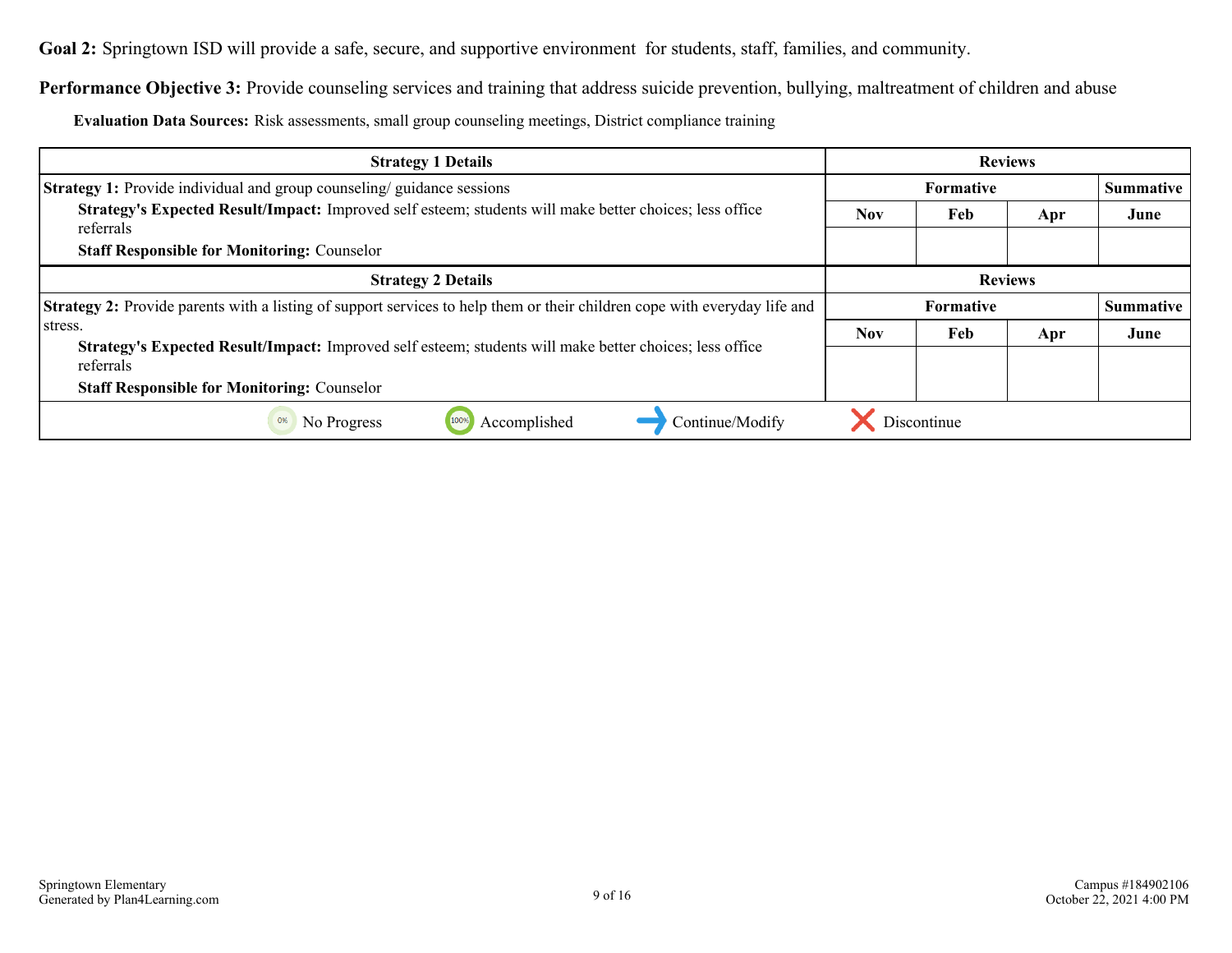<span id="page-9-0"></span>**Goal 3:** Springtown ISD will recruit, employ, develop, and retain a highly-effective staff to optimize student engagement and success.

**Performance Objective 1:** Springtown Elementary will have a teacher retention rate of 90% or higher at the end of the 2021-22 year.

#### **Evaluation Data Sources:** HR records

| <b>Strategy 1 Details</b>                                                                                                                                                                                                                             | <b>Reviews</b>   |             |                |                  |
|-------------------------------------------------------------------------------------------------------------------------------------------------------------------------------------------------------------------------------------------------------|------------------|-------------|----------------|------------------|
| <b>Strategy 1:</b> Provide professional development to staff (Embedded PLC time each week, instructional coaching, PD)                                                                                                                                | <b>Formative</b> |             |                | <b>Summative</b> |
| during inservice days and after school, Region Service Center trainings, District PD) PD topics will be chosen on a basis<br>off of teacher proficiency and areas of need to further support them as teacher professionals.                           | <b>Nov</b>       | Feb         | Apr            | June             |
| Strategy's Expected Result/Impact: More developed teachers; Improved instruction; clear expectations for<br>planning and instruction. Increase in staff retention rate                                                                                |                  |             |                |                  |
| Staff Responsible for Monitoring: Principal; Assistant Principal; Reading and Math Specialist; Team Leads<br>of each grade.                                                                                                                           |                  |             |                |                  |
| Title I Schoolwide Elements: 2.4, 2.5, 2.6 - TEA Priorities: Recruit, support, retain teachers and<br>principals, Build a foundation of reading and math, Improve low-performing schools - ESF Levers: Lever 2:<br>Effective, Well-Supported Teachers |                  |             |                |                  |
| <b>Strategy 2 Details</b>                                                                                                                                                                                                                             |                  |             | <b>Reviews</b> |                  |
| Strategy 2: Provide professional development opportunities for campus administrators, specialists, counselor, physical                                                                                                                                |                  | Formative   |                | <b>Summative</b> |
| education, music, library, technology, and auxiliary staff.                                                                                                                                                                                           | <b>Nov</b>       | Feb         | Apr            | June             |
| <b>Strategy's Expected Result/Impact:</b> Provide professional development opportunities for campus<br>administrators, specialists, counselor, physical education, music, library, technology, and auxiliary staff.                                   |                  |             |                |                  |
| <b>Staff Responsible for Monitoring: Administrative staff</b>                                                                                                                                                                                         |                  |             |                |                  |
| Title I Schoolwide Elements: 2.4, 2.5, 2.6 - TEA Priorities: Recruit, support, retain teachers and<br>principals, Improve low-performing schools                                                                                                      |                  |             |                |                  |
| Accomplished<br>Continue/Modify<br>No Progress                                                                                                                                                                                                        |                  | Discontinue |                |                  |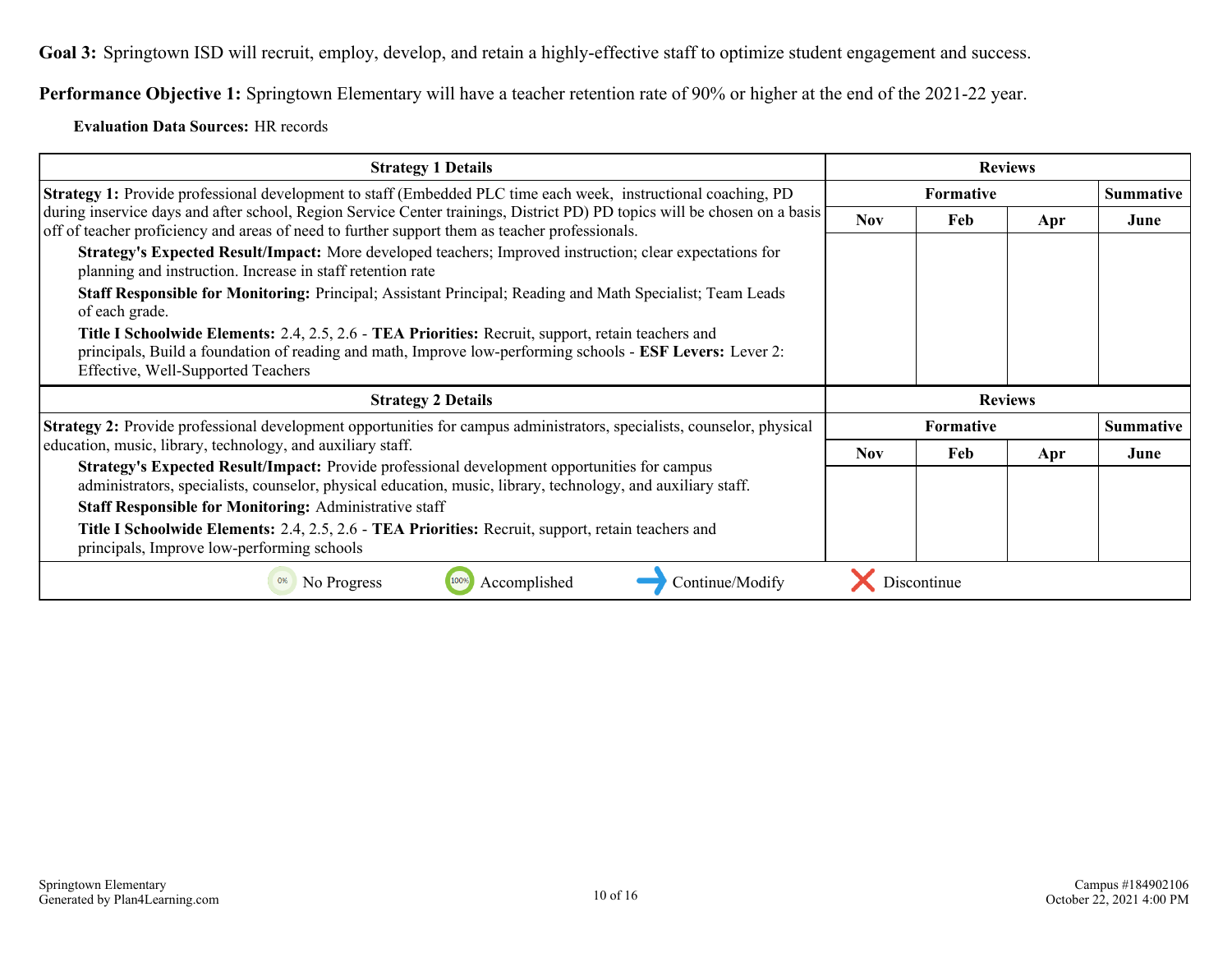<span id="page-10-0"></span>**Goal 4:** Springtown ISD will promote active parental and community partnerships through communication, collaboration, and participation in order to support student success.

Performance Objective 1: For the 2021-22 school year, attendance rate will increase to 96%

**Evaluation Data Sources:** PEIMS Data

| <b>Strategy 1 Details</b>                                                                                                 | <b>Reviews</b>   |             |     |                  |
|---------------------------------------------------------------------------------------------------------------------------|------------------|-------------|-----|------------------|
| Strategy 1: Inform parents of attendance policies and required documentation using all of the following modalities;       | <b>Formative</b> |             |     | <b>Summative</b> |
| Student Handbook notification; Website notification; Personal reminders made during daily attendance messages.            | <b>Nov</b>       | Feb         | Apr | June             |
| Strategy's Expected Result/Impact: Increase student achievement with better attendance, Increased parent<br>communication |                  |             |     |                  |
| <b>Staff Responsible for Monitoring: Attendance reports</b>                                                               |                  |             |     |                  |
| <b>TEA Priorities:</b> Build a foundation of reading and math, Improve low-performing schools                             |                  |             |     |                  |
| <b>Strategy 2 Details</b>                                                                                                 | <b>Reviews</b>   |             |     |                  |
| Strategy 2: Recognize students with perfect attendance every nine weeks. Prize for all students with perfect attendance   | <b>Formative</b> |             |     | <b>Summative</b> |
| and drawing for end of year perfect attendance for different type of prize.                                               | <b>Nov</b>       | Feb         | Apr | June             |
| Strategy's Expected Result/Impact: Increase student achievement due to students missing less instruction                  |                  |             |     |                  |
| Title I Schoolwide Elements: 2.5, 2.6 - TEA Priorities: Build a foundation of reading and math, Improve                   |                  |             |     |                  |
| low-performing schools                                                                                                    |                  |             |     |                  |
| Accomplished<br>Continue/Modify<br>No Progress<br>0%                                                                      |                  | Discontinue |     |                  |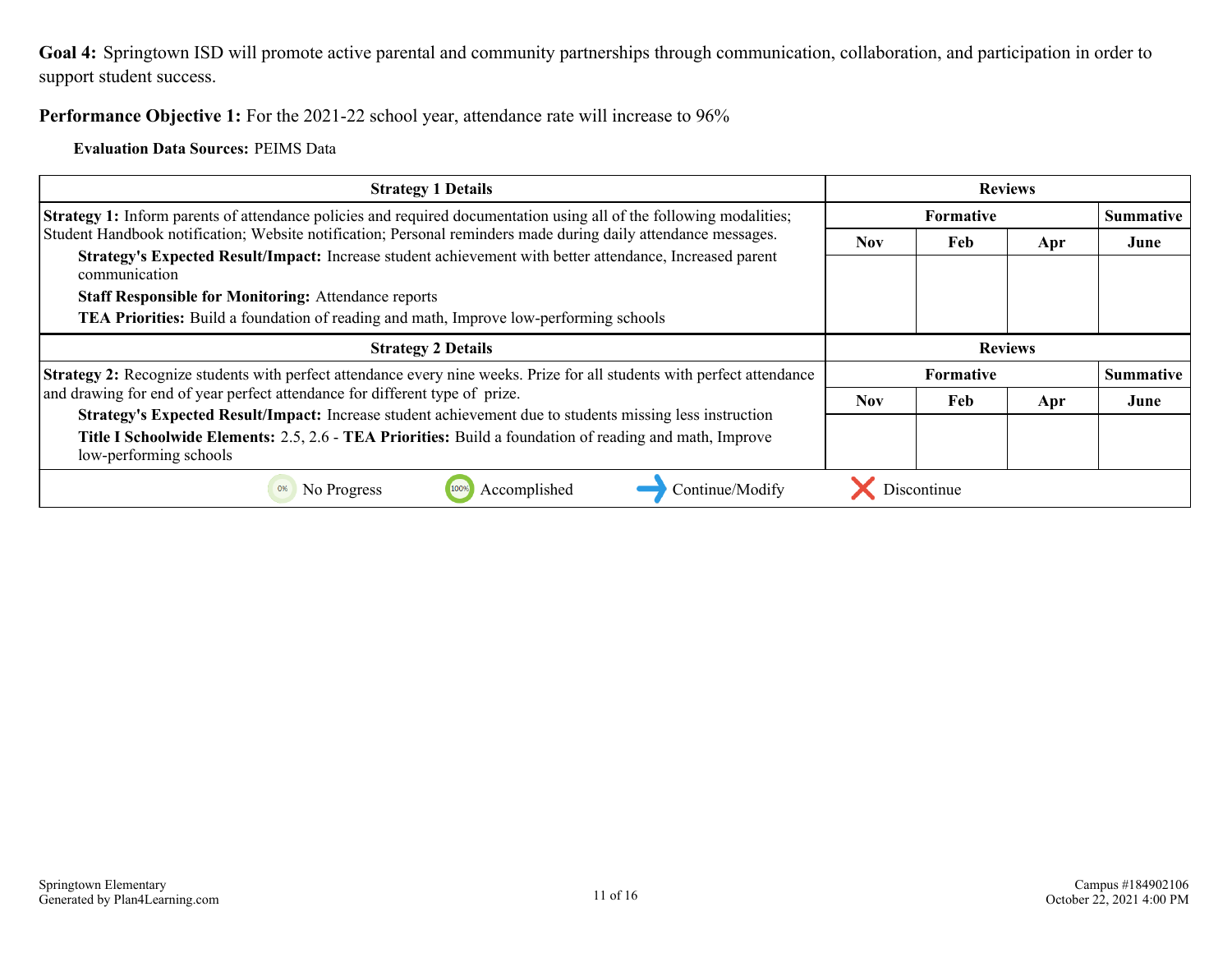**Goal 4:** Springtown ISD will promote active parental and community partnerships through communication, collaboration, and participation in order to support student success.

**Performance Objective 2:** We will provide at least 2 academic parent meetings during the school year.

**Evaluation Data Sources:** Agenda and sign-in sheet

| <b>Strategy 1 Details</b>                                                                                                                                                | <b>Reviews</b>   |             |     |           |
|--------------------------------------------------------------------------------------------------------------------------------------------------------------------------|------------------|-------------|-----|-----------|
| <b>Strategy 1:</b> Each teacher will complete a Parent/teacher conference in the Fall.                                                                                   | <b>Formative</b> |             |     | Summative |
| Strategy's Expected Result/Impact: Parent/teacher will have better communication and parent will gain<br>knowledge to be an academic partner in their child's education. | <b>Nov</b>       | Feb         | Apr | June      |
| <b>Staff Responsible for Monitoring: Administrative Team</b>                                                                                                             |                  |             |     |           |
| Title I Schoolwide Elements: 2.4, 2.5, 2.6 - TEA Priorities: Build a foundation of reading and math,<br>Improve low-performing schools                                   |                  |             |     |           |
| Continue/Modify<br>Accomplished<br>No Progress                                                                                                                           |                  | Discontinue |     |           |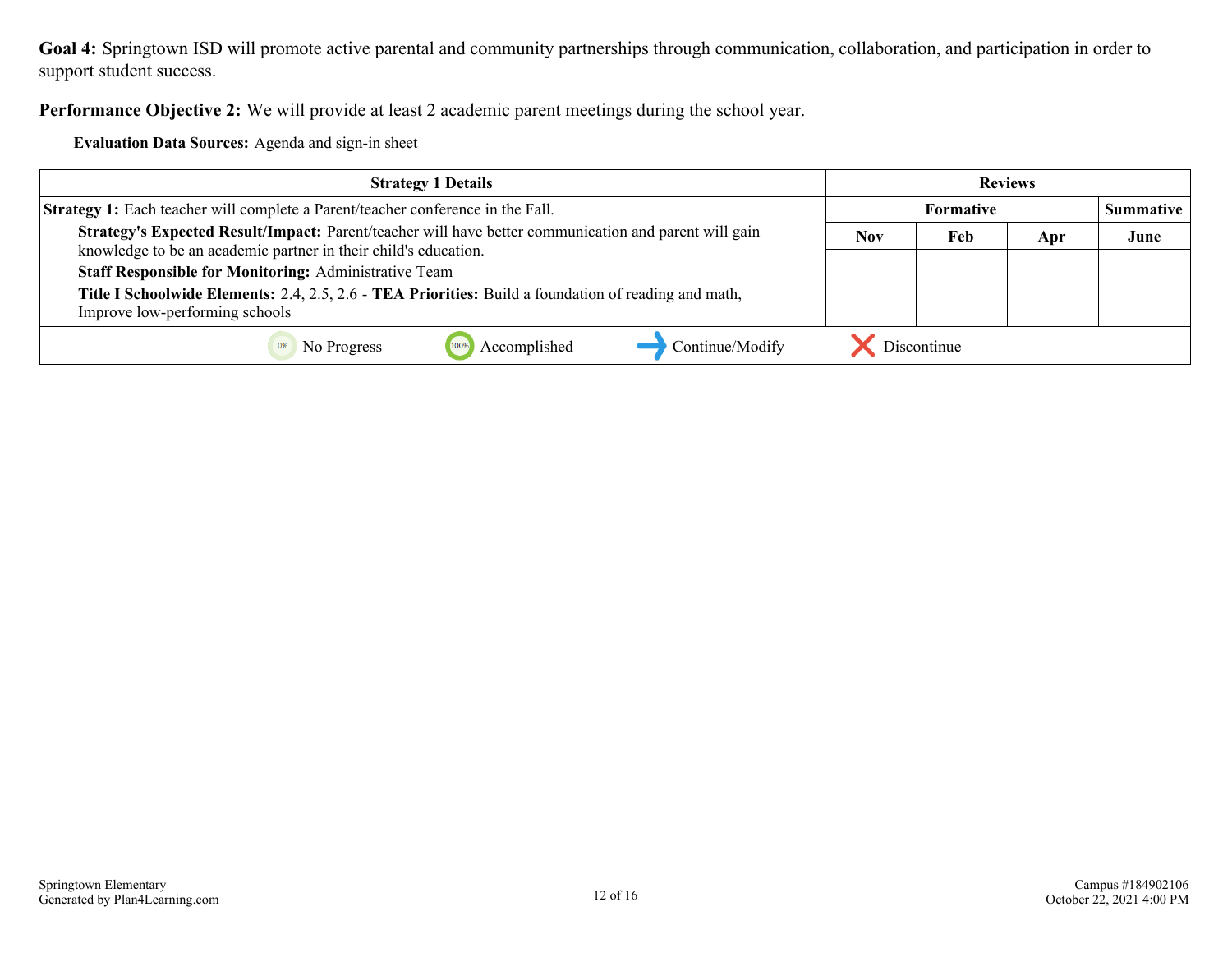# **Title I Schoolwide Elements**

#### <span id="page-12-0"></span>**ELEMENT 1. SWP COMPREHENSIVE NEEDS ASSESSMENT (CNA)**

#### **1.1: Comprehensive Needs Assessment**

The Title I, Part A Campus Improvement Plan is based on a Comprehensive Needs Assessment (CNA) of the entire school. It reflects the status of academic achievement of our students in relation to the challenging state academic standards focusing on students who are failing to or are at-risk of failing to meet the rigorous state academic standards and those determined by local policy. The Comprehensive Needs Assessment (CNA) includes a deliberate focus on achievement for special populations such as At-Risk, Special Education, English Learners, Economically Disadvantaged and Gifted & Talented.

The most recent date the Comprehensive Needs Assessment (CNA) was developed/reviewed/revised/approved is noted in the CNA section of Plan4Learning. The comprehensive list of stakeholders engaged in the development, review, revisions, and approval of the CNA will be documented in the Committees section of Plan4Learning. The committee, as well as specialized subcommittees, will meet throughout the school year as new data becomes available and/or when the needs of students require campus-level action. The district goal is to conduct at least 1 meeting during the 2021-2022 fall semester (July 2021-December 2021) and at least 1 meeting during the 2021-2022 spring semester (January 2022-July 2022).

### **ELEMENT 2. SWP CAMPUS IMPROVEMENT PLAN (CIP)**

#### **2.1: Campus Improvement Plan developed with appropriate stakeholders**

The Campus Improvement Plan (CIP) is developed in collaboration with parent(s), community member(s), and campus personnel including teachers, paraprofessionals, campus leaders and leadership team members, and district administration. The list of stakeholders who participate in the development and review of the CIP may be found in Plan4Learning in the Committees section.

#### **2.2: Regular monitoring and revision**

The CIP remains in effect for the duration of the school's identification as a Title I campus. The plan and its implementation shall be regularly monitored and revised as necessary, based on students' needs to ensure that all students are provided opportunities to meet the challenging state academic standards. (ESSA Sec. 12114(b)(3)). The monitoring will include students defined as economically disadvantaged, each major racial and ethnic group, students with disabilities, English learners (ESSA Section 1111(c)(2) and "at-risk" students [TEC 42.152(d)]. The date the CIP was developed/reviewed/revised/approved is noted in in the plan just before the first Goals page.

#### **2.3: Available to parents and community in an understandable format and language**

The CIP is readily available to parents and the community on our campus website. Upon request, an electronic or paper copy will be provided to any stakeholder. The district website has a translate button which translates the CIP and all documents to Spanish.This tool is available in most languages. Communication will be provided to families at the beginning of the year and during the fall Open House to address this option. (ESSA, Sec. 1114(b)(4)).

#### **2.4: Opportunities for all children to meet State standards**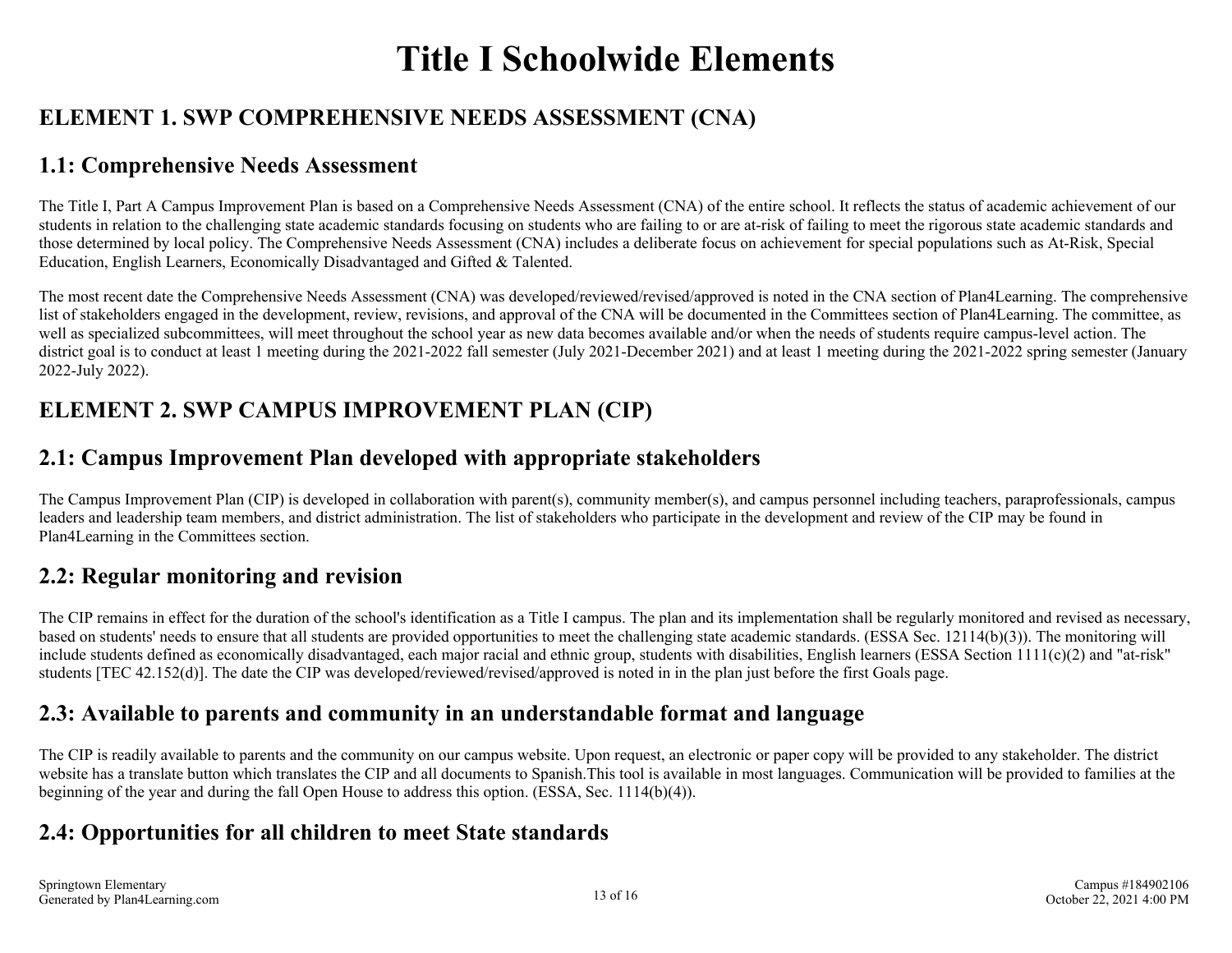<span id="page-13-0"></span>The school determines campus-wide reform strategies based upon formative and summative student achievement data. The CIP includes a description of how such strategies will provide opportunities for all children, including each of the student populations (economically disadvantaged students, students from major racial and ethnic groups, children with disabilities and English learners [Sec 1111(c)(2]) to meet the challenging state academic standards. This requirement is documented at the strategy level in Plan4Learning. Each strategy meeting the requirements of 2.4 includes this Element designation above the strategy.

#### **2.5: Increased learning time and well-rounded education**

The campus will use methods and instructional strategies that strengthen the academic program, increase the amount and quality of learning time, and help provide an enriched and accelerated curriculum through programs, activities, and courses necessary to provide a well-rounded education. Within the Goals, Performance Objectives and Strategies sections in Plan4Learning, the campus lists and describes methods and instructional strategies that strengthen its academic program, increase the amount and quality of learning time, and provide an enriched and accelerated curriculum necessary to a well-rounded education. Each year, the campus identifies at least one instructional strategy and as many as necessary to address the identified needs.

#### **2.6: Address needs of all students, particularly at-risk**

The campus will address the needs of all students it serves with a focus on the needs of students identified as "At Risk" of unsuccessfully demonstrating mastery of the challenging State academic standards. Within the Goals, Performance Objectives and Strategies sections in Plan4Learning, the campus identifies how it will address the needs of all students including a particular focus on students deemed "At Risk" of not meeting State standards. The campus identifies at least one instructional strategy addressing the needs of all students especially the needs of "At Risk" students and student populations and as many as necessary to address the identified needs

#### **ELEMENT 3. PARENT AND FAMILY ENGAGEMENT (PFE)**

#### **3.1: Develop and distribute Parent and Family Engagement Policy**

The school jointly developed a written parent and family engagement policy and a school parent compact with parents and family members of our students. The policy describes the ways the campus fulfills the requirements for partnering with parents and families as we provide a high-quality education. Our school believes that this partnership is essential for students to succeed. This partnership includes:

- Assisting parents to understand the state standards (TEKS) and curriculum
- Understanding state (STAAR/EOC) and local assessment standards
- How to work with the school to improve their child's achievement
- Providing materials and training to help parents work with their child
- Parent curriculum workshops

The School Parent compact outlines how parents, the entire school staff and students will share the responsibility for improved academic achievement.

A list of the individuals and their roles who assisted with the development of the Parent and Family Engagement Policy and Compact can be found in our campus Title I Crate. The Parent and Family Engagement Policy is also published on the school's website.

#### **3.2: Offer flexible number of parent involvement meetings**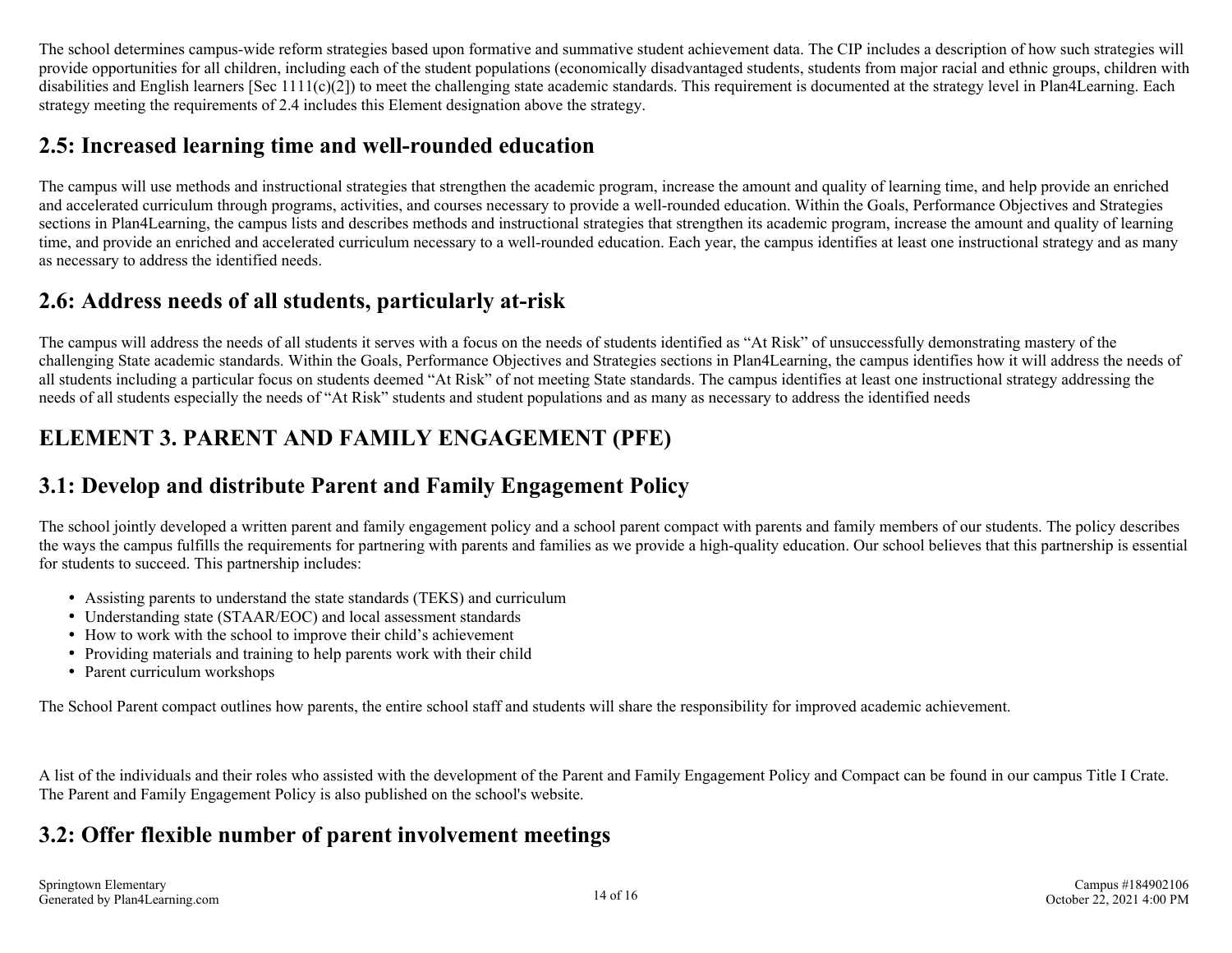The school provides a flexible number of meetings for parents. At the district level, the parents meet 2 times annually and serve on a Parent Advisory Council. At the school level we encourage our parents to participate in all enrichment activities as well as academic focused training and workshops such as Language Acquisition courses, technology training and many academic and social/emotional focused workshops. We also have a very active and highly attended volunteer program in place where parents donate their time and their talents in the schools.